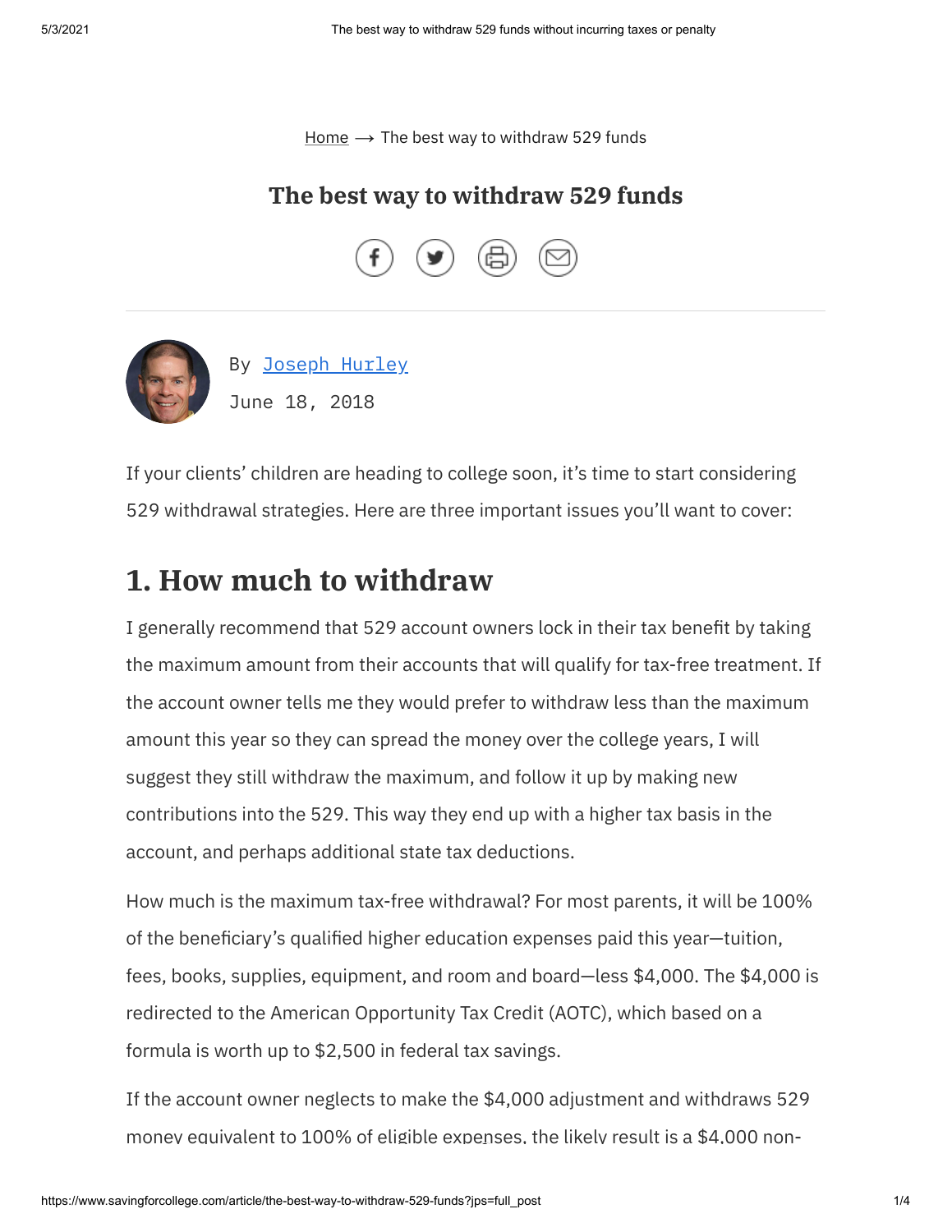o ey equ a e o 00% o e g b e e pe ses, e e y esu s a \$ ,000 o

qualified distribution from the 529 plan. The earnings portion of the non-qualified distribution will be reportable as ordinary income, but the 10 percent penalty on earnings is waived.

Of course, if income phase-outs prevent the taxpayer from claiming the AOTC, the \$4,000 adjustment need not be made. Another reason for NOT making the \$4,000

adjustment is where doing so will lead to a leftover balance in the 529 plan once college is completed. Better to pay the tax now with no penalty, than to pay it in the future plus a 10 percent penalty.

# **2. When to withdraw it**

Take withdrawals in the same calendar year that the **qualified expenses** were paid. It doesn't matter if funds are withdrawn in January for expenses that are not paid until August. Or if the withdrawal occurs in December for expenses previously paid during that year. Just make sure they match up within the same calendar year.

The IRS is considering new rules that would offer a little additional flexibility across the calendar year divide, but thus far has not finalized those proposals.

Towards year-end, 529 account owners should sit down and figure out exactly how much was spent on qualified expenses during the year and make the appropriate "catch-up" distribution from the 529 plan. As part of this process, determine if the AOTC is maximized by paying second semester college bills in December versus January.

Just don't wait until the last day of the year to go through this exercise. The 529 plan administrator must be given sufficient lead time to process the distribution request in the current calendar year.

# **3. Designating the distributee**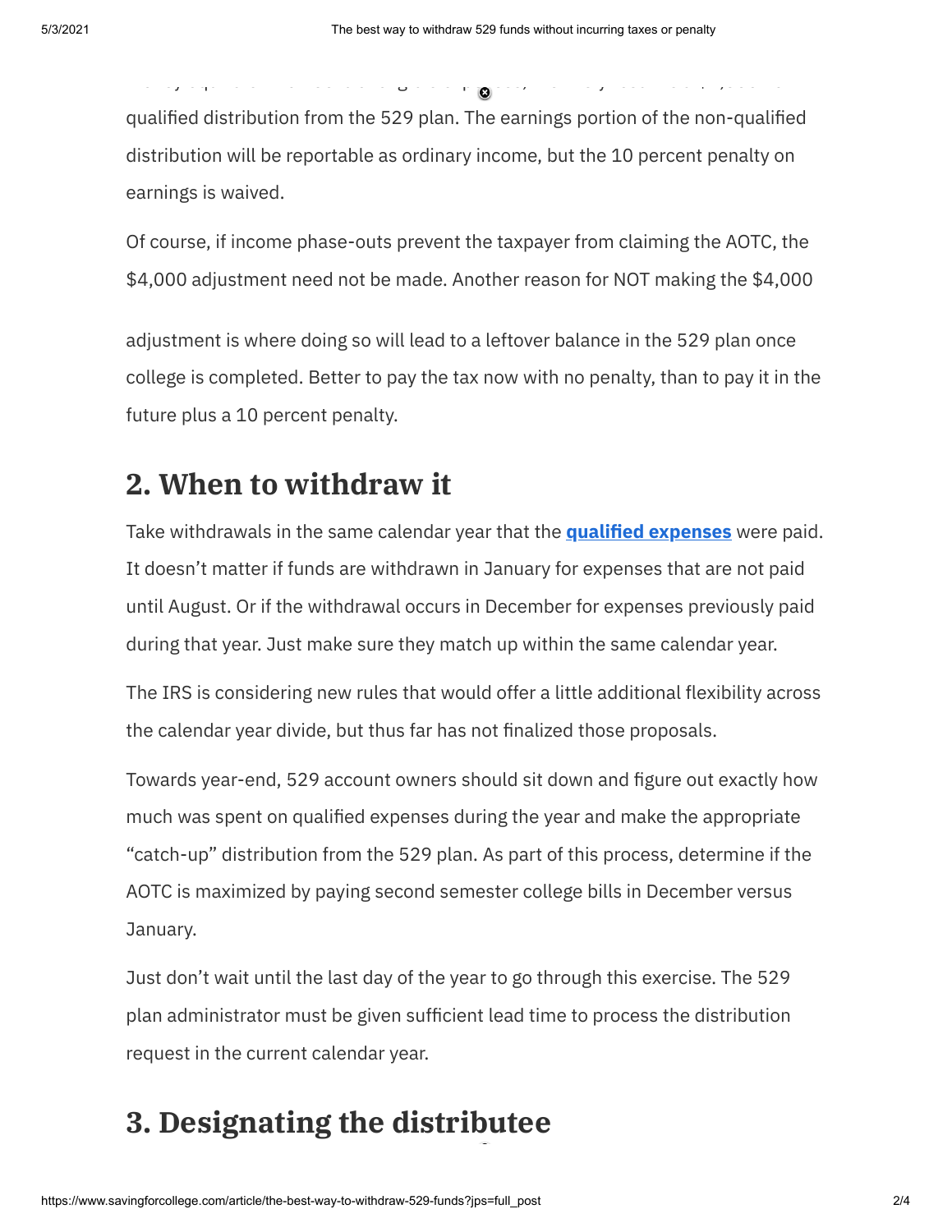Most 529 plans let the account owners decide how they want their withdrawals to be paid out. They typically have three options: (1) a check made out to the account owner,  $(2)$  a check made out to the account beneficiary, or  $(3)$  a check made out to the educational institution (or jointly to the institution and the beneficiary).

Since it is usually best that the Form 1099-O be issued to the beneficiary, and show the beneficiary's social security number, I prefer to use either option  $(2)$  or  $(3)$ .

If the check goes to the account owner, the Form 1099-Q goes out under the account owner's social security number. In theory, this should not matter. As long as the beneficiary incurs sufficient qualified higher education expenses, the distribution remains tax-free to the account owner.

However, in practice, the IRS has a nasty habit of sending out notices assessing additional taxes, interest, and penalties whenever the Form 1099-Q is sent to the account owner, as opposed to the beneficiary. The unnerved account owner must respond by submitting substantiation of the beneficiary's college expenses to the IRS. Why go through this process if you can avoid it by ensuring the Form 1099-Q goes to the beneficiary?

Another reason for wanting to have the Form 1099-Q go to the beneficiary is because a portion of the distribution may end up being non-qualified, and therefore reportable. (See the discussion above concerning the expense adjustment for the AOTC.) If that happens, it is generally best to have the income reported on the student's tax return, not the parents'. Most students are in the lowest tax brackets.

As between options (2) and (3), my preference is option (2): Make the distribution payable to the beneficiary, not to the educational institution. I see the advantage here as being better control over the flow of funds. (I assume that the parent can wrestle the money back from the student if so desired.) By keeping the 529